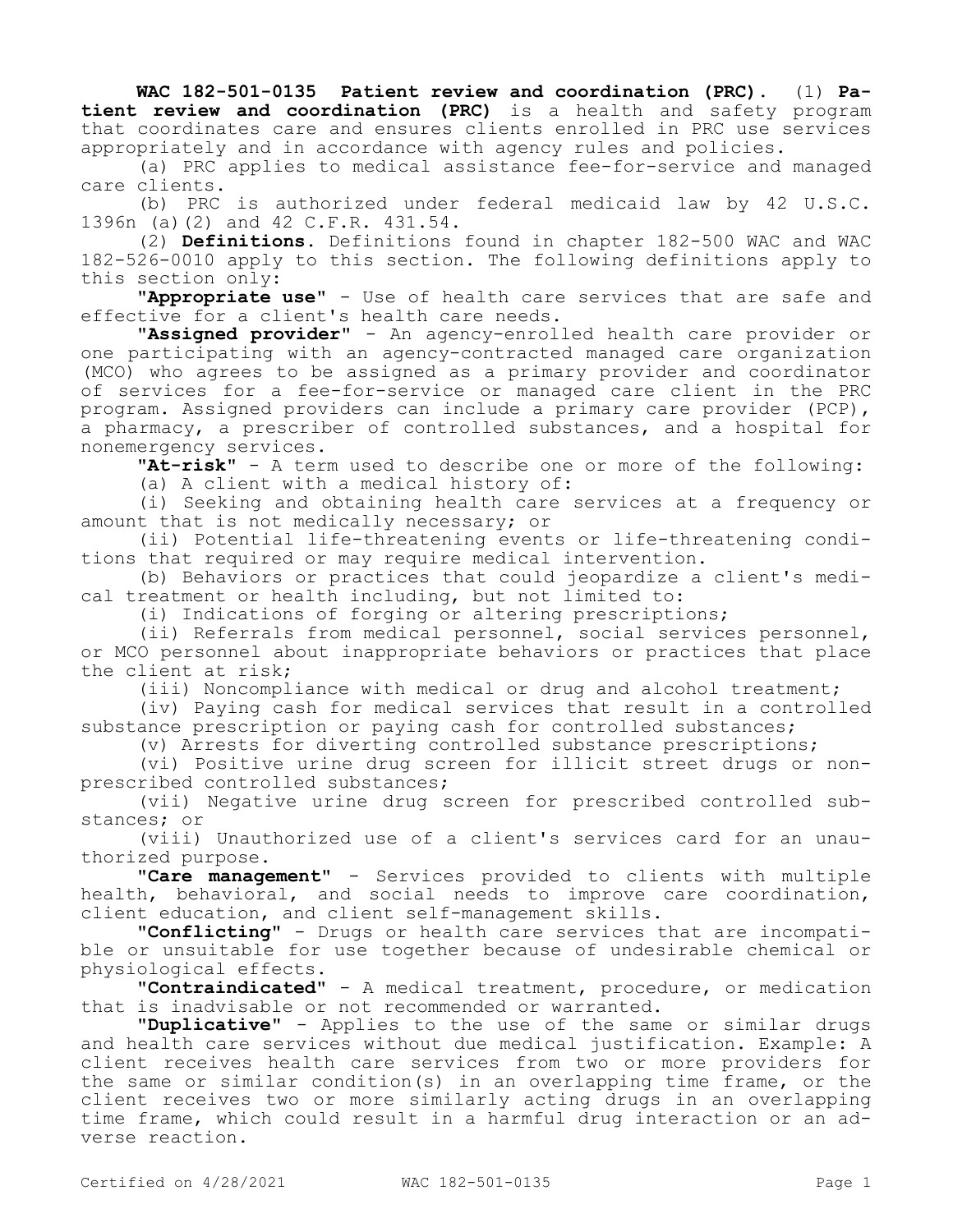**"Emergency department information exchange (EDIE)"** - An internetdelivered service that enables health care providers to better identify and treat high users of the emergency department and special needs patients. When patients enter the emergency room, EDIE can proactively alert health care providers through different venues such as fax, phone, email, or integration with a facility's current electronic medical records.

**"Emergency medical condition"** - See WAC 182-500-0030.

**"Emergency services"** - See 42 C.F.R. 438.114.

**"Just cause"** - A legitimate reason to justify the action taken, including but not limited to, protecting the health and safety of the client.

**"Managed care client"** - A medical assistance client enrolled in, and receiving health care services from, an agency-contracted managed care organization (MCO).

**"Prescriber of controlled substances"** - Any of the following health care professionals who, within their scope of professional practice, are licensed to prescribe and administer controlled substances (see chapter 69.50 RCW, Uniform Controlled Substance Act) for a legitimate medical purpose:

(a) A physician under chapter 18.71 RCW;

(b) A physician assistant under chapter 18.71A RCW;

(c) An osteopathic physician under chapter 18.57 RCW;

(d) An osteopathic physician assistant under chapter 18.57A RCW; and

(e) An advanced registered nurse practitioner under chapter 18.79 RCW.

**"Primary care provider"** or **"PCP"** - A person licensed or certified under Title 18 RCW including, but not limited to, a physician, an advanced registered nurse practitioner (ARNP), or a physician assistant (PA) who supervises, coordinates, and provides health care services to a client, initiates referrals for specialty and ancillary care, and maintains the client's continuity of care.

(3) **Clients selected for PRC review.** The agency or MCO selects a client for PRC review when either or both of the following occur:

(a) A usage review report indicates the client has not used health care services appropriately; or

(b) Medical providers, social service agencies, or other concerned parties have provided direct referrals to the agency or MCO.

(4) **Clients not selected for PRC review.** Clients who have comprehensive, private medical insurance (not casualty) are not reviewed or placed into the PRC program.

(5) **When a fee-for-service client is selected for PRC review**, the prior authorization process as defined in WAC 182-500-0085 may be required:

(a) Prior to or during a PRC review; or

(b) When the client is currently in the PRC program.

(6) **Review for placement in the PRC program.** When the agency or MCO selects a client for PRC review, the agency or MCO staff, with clinical oversight, reviews either the client's medical history or billing history, or both, to determine if the client has used health care services at a frequency or amount that is not medically necessary (42 C.F.R. 431.54(e)).

(7) **Usage guidelines for PRC placement.** Agency or MCO staff use the following usage guidelines to initiate review for PRC placement. A client may be placed in the PRC program when either the client's medi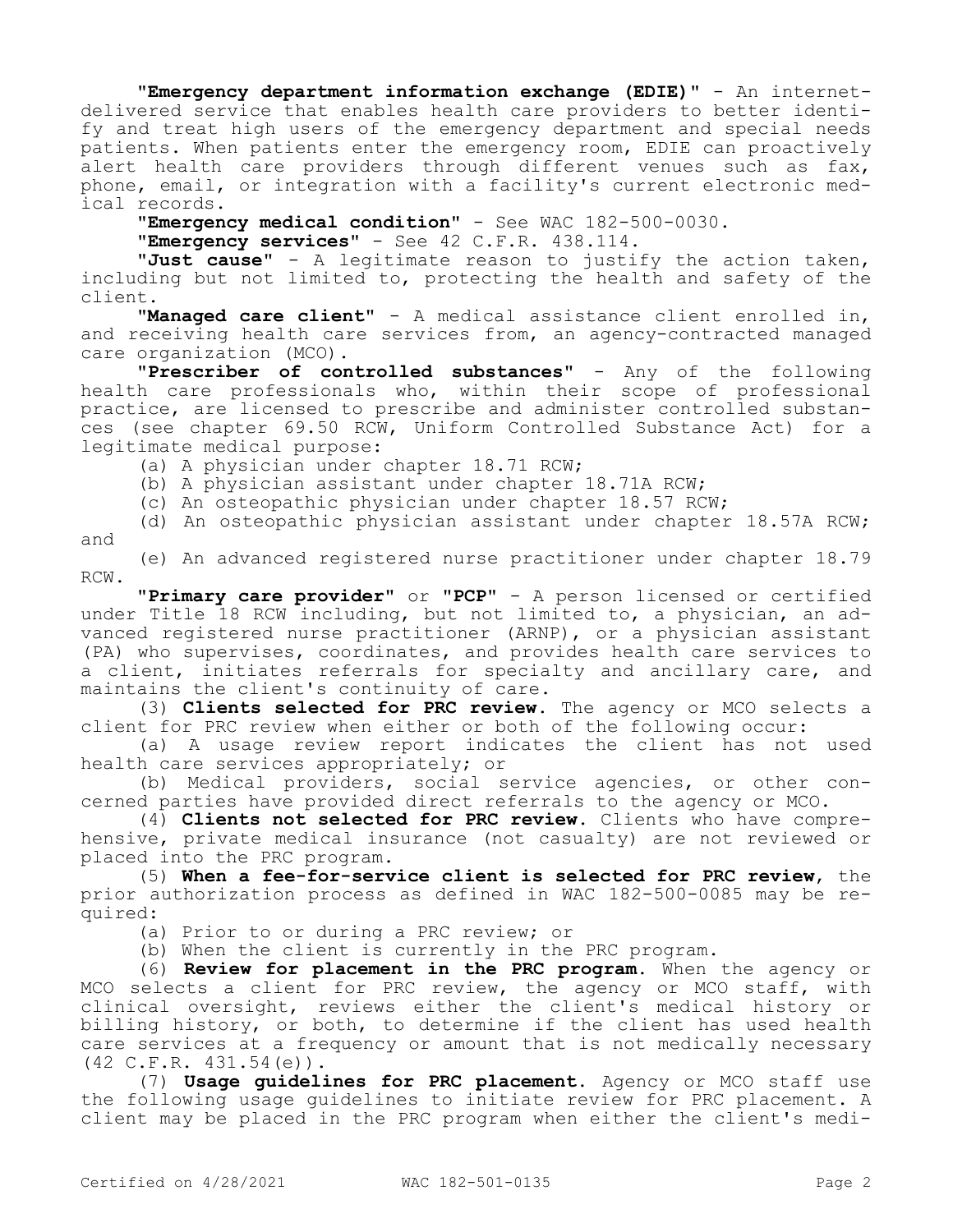cal history or billing history, or both, documents any of the following:

(a) Any two or more of the following conditions occurred in a period of ninety consecutive calendar days in the previous twelve months. The client:

(i) Received services from four or more different providers, including physicians, ARNPs, and PAs not located in the same clinic or practice;

(ii) Had prescriptions filled by four or more different pharmacies;

(iii) Received ten or more prescriptions;

(iv) Had prescriptions written by four or more different prescribers not located in the same clinic or practice;

(v) Received similar services in the same day not located in the same clinic or practice; or

(vi) Had ten or more office visits;

(b) Any one of the following occurred within a period of ninety consecutive calendar days in the previous twelve months. The client:

(i) Made two or more emergency department visits;

(ii) Exhibits "at-risk" usage patterns;

(iii) Made repeated and documented efforts to seek health care services that are not medically necessary; or

(iv) Was counseled at least once by a health care provider, or an agency or MCO staff member with clinical oversight, about the appropriate use of health care services;

(c) The client received prescriptions for controlled substances from two or more different prescribers not located in the same clinic or practice in any one month within the ninety-day review period; or

(d) The client has either a medical history or billing history, or both, that demonstrates a pattern of the following at any time in the previous twelve months:

(i) Using health care services in a manner that is duplicative, excessive, or contraindicated; or

(ii) Seeking conflicting health care services, drugs, or supplies that are not within acceptable medical practice.

(8) **PRC review results.** As a result of the PRC review, the agency or MCO may take any of the following steps:

(a) Determine that no action is needed and close the client's file;

(b) Send the client and, if applicable, the client's authorized representative a one-time only written notice of concern with information on specific findings and notice of potential placement in the PRC program; or

(c) Determine that the usage guidelines for PRC placement establish that the client has used health care services at an amount or frequency that is not medically necessary, in which case the agency or MCO will take one or more of the following actions:

(i) Refer the client for education on appropriate use of health care services;

(ii) Refer the client to other support services or agencies; or

(iii) Place the client into the PRC program for an initial placement period of no less than twenty-four months. For clients younger than eighteen years of age, the MCO must get agency approval prior to placing the client into the PRC program.

(9) **Initial placement in the PRC program.** When a client is initially placed in the PRC program: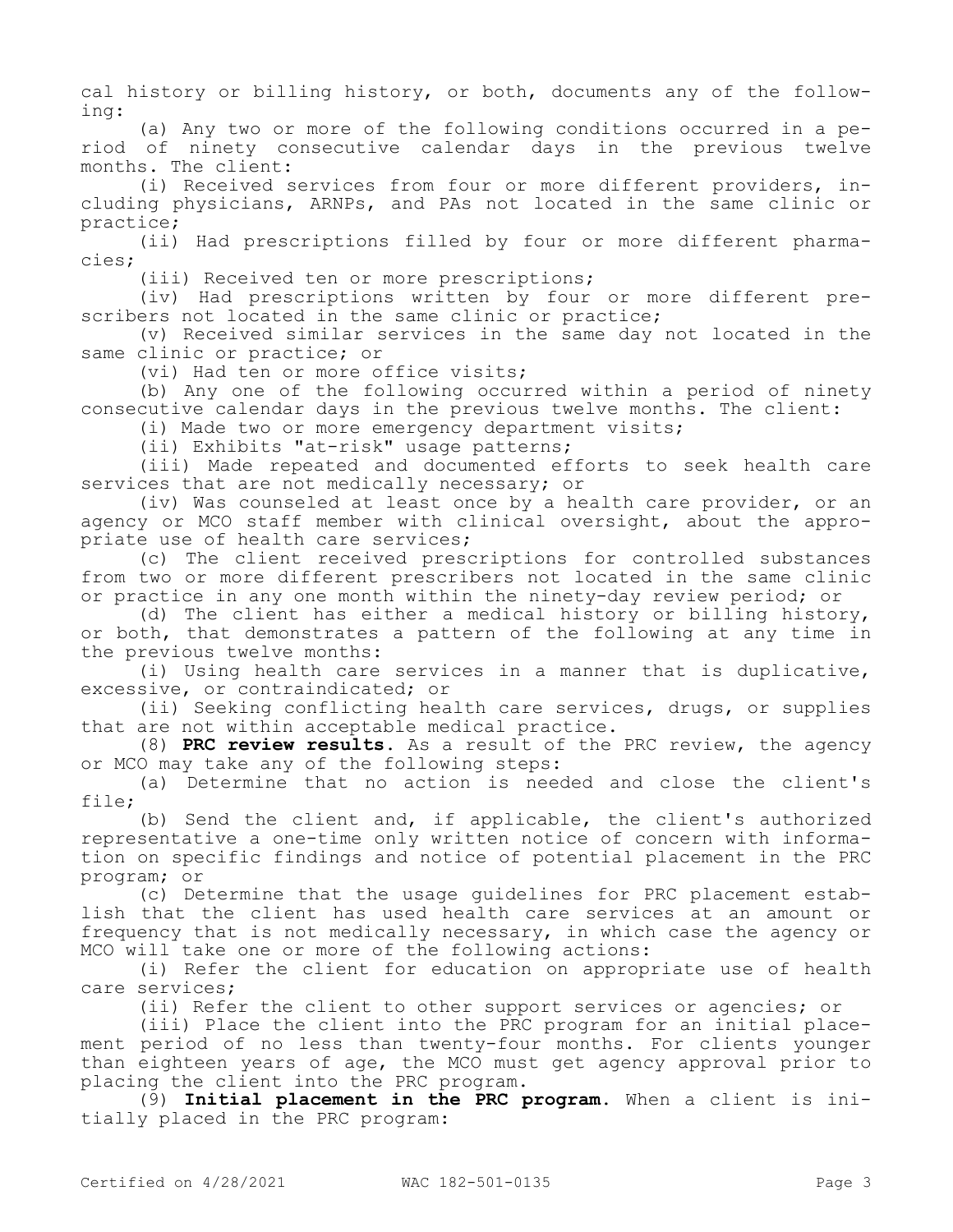(a) The agency or MCO places the client for no less than twentyfour months with one or more of the following types of health care providers:

(i) Primary care provider (PCP);

(ii) Pharmacy for all prescriptions;

(iii) Prescriber of controlled substances;

(iv) Hospital for nonemergency services unless referred by the assigned PCP or a specialist. A client may receive covered emergency services from any hospital; or

(v) Another qualified provider type, as determined by agency or MCO program staff on a case-by-case basis.

(b) The managed care client will remain in the same MCO for no less than twelve months unless:

(i) The client moves to a residence outside the MCO's service area and the MCO is not available in the new location; or

(ii) The client's assigned PCP no longer participates with the MCO and is available in another MCO, and the client wishes to remain with the current provider;

(iii) The client is in a voluntary enrollment program or a voluntary enrollment county;

(iv) The client is in the address confidentiality program (ACP), indicated by P.O. Box 257, Olympia, WA 98507; or

(v) The client is an American Indian/Alaska native.

(c) A managed care client placed in the PRC program must remain in the PRC program for no less than twenty-four months regardless of whether the client changes MCOs or becomes a fee-for-service client.

(10) **Notifying the client about placement in the PRC program.**  When the client is initially placed in the PRC program, the agency or the MCO sends the client and, if applicable, the client's authorized representative, a written notice that:

(a) Informs the client of the reason for the PRC program placement;

(b) Directs the client to respond to the agency or MCO within ten calendar days of the date of the written notice;

(c) Directs the client to take the following actions:

(i) Select providers, subject to agency or MCO approval;

(ii) Submit additional health care information, justifying the client's use of health care services; or

(iii) Request assistance, if needed, from the agency or MCO program staff.

(d) Informs the client of administrative hearing or appeal rights (see subsection (15) of this section).

(e) Informs the client that if a response is not received within ten calendar days of the date of the written notice, the client will be assigned a provider(s) by the agency or MCO.

(11) **Selection and role of assigned provider.** A client will have a limited choice of providers.

(a) The following providers are not available:

(i) A provider who is being reviewed by the agency or licensing authority regarding quality of care;

(ii) A provider who has been suspended or disqualified from participating as an agency-enrolled or MCO-contracted provider; or

(iii) A provider whose business license is suspended or revoked by the licensing authority.

(b) For a client placed in the PRC program, the assigned: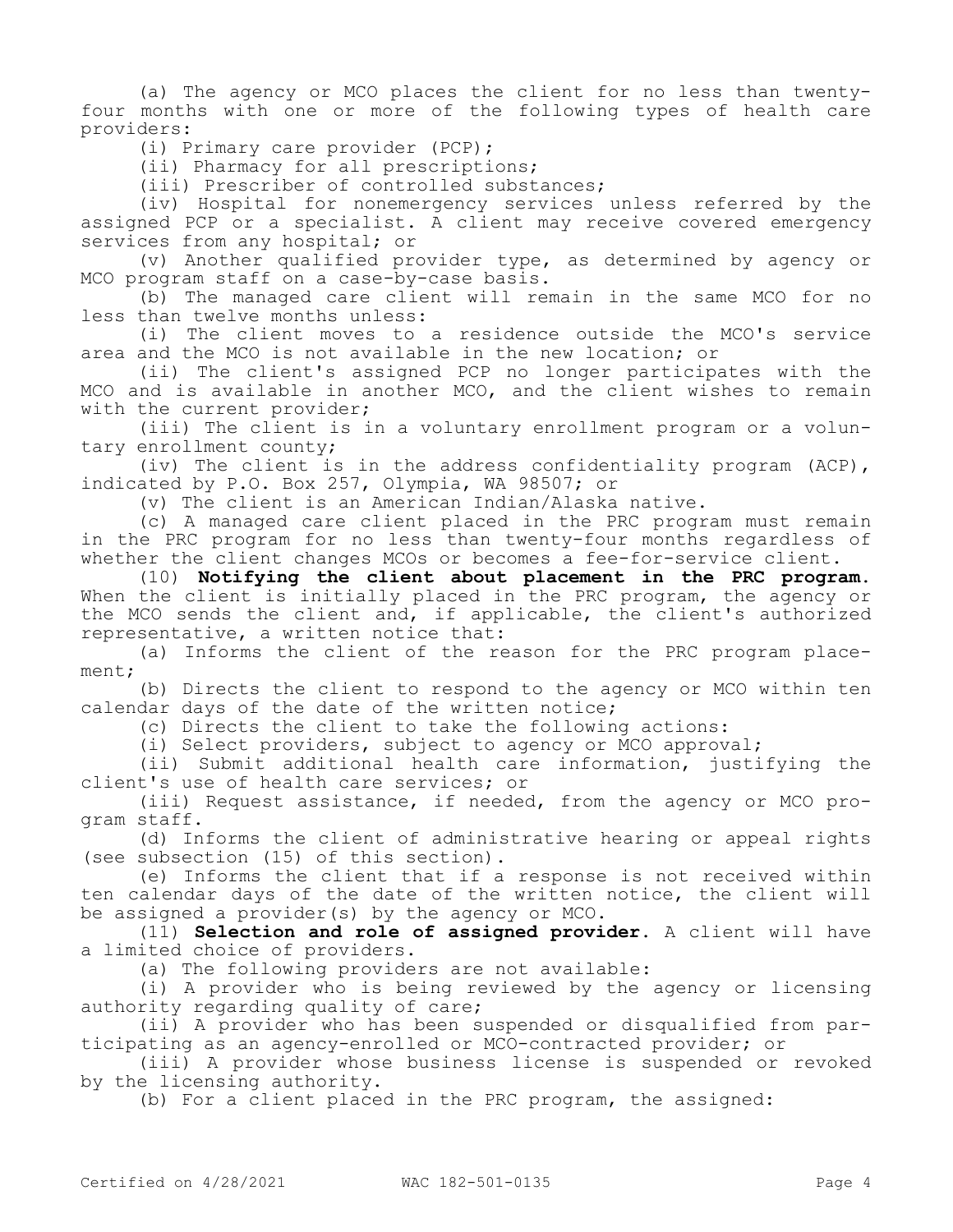(i) Provider(s) must be located in the client's local geographic area, in the client's selected MCO, and be reasonably accessible to the client.

(ii) PCP supervises and coordinates health care services for the client, including continuity of care and referrals to specialists when necessary.

(A) The PCP:

(I) Provides the plan of care for clients that have documented use of the emergency department for a reason that is not deemed to be an emergency medical condition;

(II) Files the plan of care with each emergency department that the client is using or with the emergency department information exchange;

(III) Makes referrals to substance abuse treatment for clients who are using the emergency department for substance abuse issues; and

(IV) Makes referrals to mental health treatment for clients who are using the emergency department for mental health treatment issues.

(B) The assigned PCP must be one of the following:

(I) A physician;

(II) An advanced registered nurse practitioner (ARNP); or

(III) A licensed physician assistant (PA), practicing with a supervising physician.

(iii) Prescriber of controlled substances prescribes all controlled substances for the client;

(iv) Pharmacy fills all prescriptions for the client; and

(v) Hospital provides all hospital nonemergency services.

(c) A client placed in the PRC program must remain with the assigned providers for twelve months after the assignments are made, unless:

(i) The client moves to a residence outside the provider's geographic area;

(ii) The provider moves out of the client's local geographic area and is no longer reasonably accessible to the client;

(iii) The provider refuses to continue to serve the client;

(iv) The client did not select the provider. The client may request to change an assigned provider once within thirty calendar days of the assignment;

(v) The client's assigned PCP no longer participates with the MCO. In this case, the client may select a new provider from the list of available providers in the MCO or follow the assigned provider to the new MCO; or

(vi) The client is in the address confidentiality program (ACP), indicated by P.O. Box 257, Olympia, WA 98507.

(d) When an assigned prescribing provider no longer contracts with the agency or the MCO:

(i) All prescriptions from the provider are invalid thirty calendar days following the date the contract ends;

(ii) All prescriptions from the provider are subject to applicable prescription drugs (outpatient) rules in chapter 182-530 WAC or appropriate MCO rules; and

(iii) The client must choose or be assigned another provider according to the requirements in this section.

(12) **PRC placement.**

(a) The initial PRC placement is no less than twenty-four consecutive months.

(b) The second PRC placement is no less than an additional thirty-six consecutive months.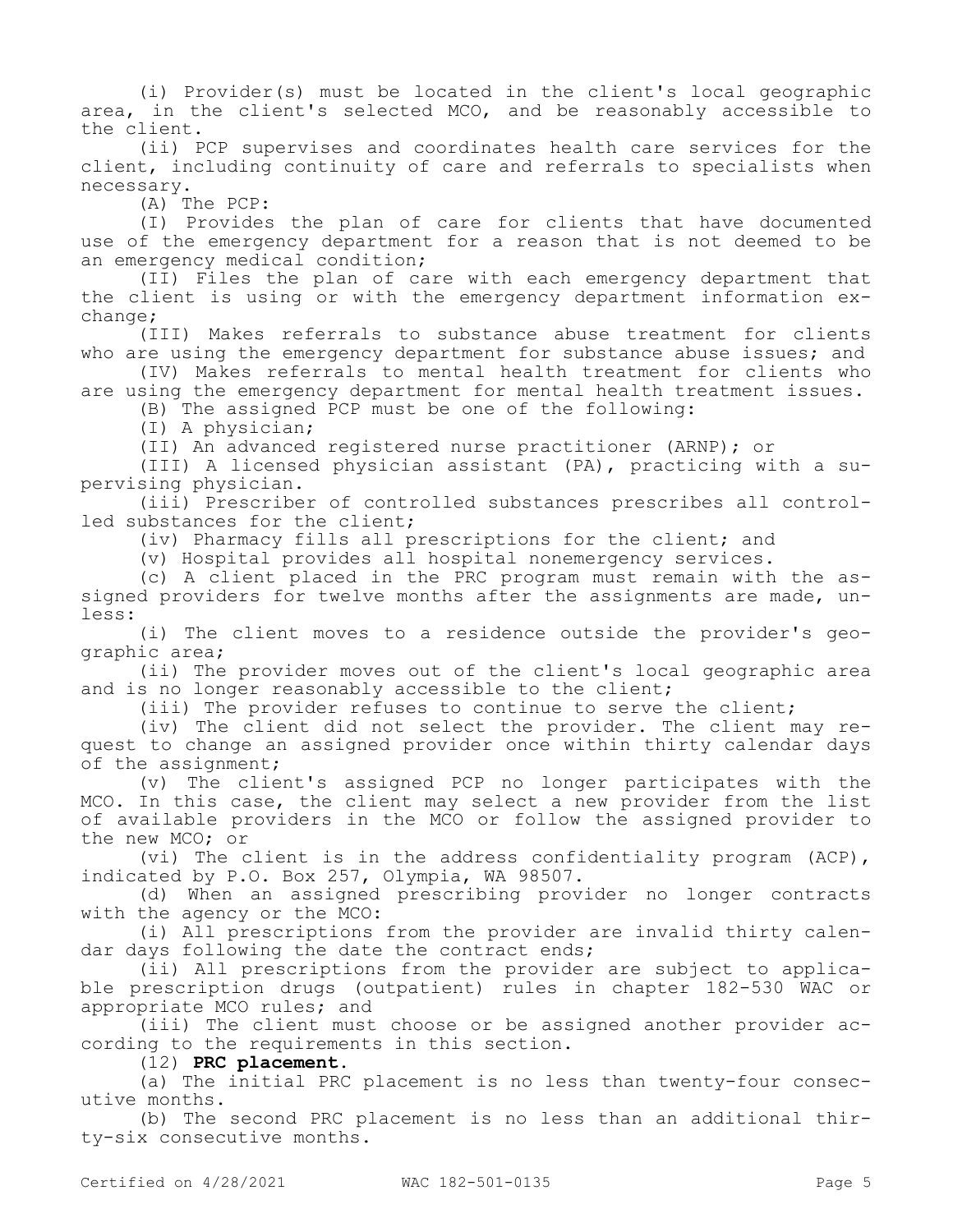(c) Each subsequent PRC placement is no less than seventy-two consecutive months.

(13) **Agency or MCO review of a PRC placement period.** The agency or MCO reviews a client's use of health care services prior to the end of each PRC placement period described in subsection (12) of this section using the guidelines in subsection (7) of this section.

(a) The agency or MCO assigns the next PRC placement if the usage guidelines for PRC placement in subsection (7) of this section apply to the client.

(b) When the agency or MCO assigns a subsequent PRC placement, the agency or MCO sends the client and, if applicable, the client's authorized representative, a written notice informing the client:

(i) Of the reason for the subsequent PRC program placement;

(ii) Of the length of the subsequent PRC placement;

(iii) That the current providers assigned to the client continue to be assigned to the client during the subsequent PRC placement;

(iv) That all PRC program rules continue to apply;

(v) Of administrative hearing or appeal rights (see subsection (15) of this section); and

(vi) Of the rules that support the decision.

(c) The agency may remove a client from PRC placement if the client:

(i) Successfully completes a treatment program that is provided by a substance use disorder (SUD) service provider certified by the agency under chapter 182-538D WAC;

(ii) Submits documentation of completion of the approved treatment program to the agency; and

(iii) Maintains appropriate use of health care services within the usage guidelines described in subsection (7) of this section for six consecutive months after the date the treatment ends.

(d) The agency or MCO determines the appropriate placement for a client who has been placed back into the program.

(e) A client will remain placed in the PRC program regardless of change in eligibility program type or change in address.

(14) **Client financial responsibility.** A client placed in the PRC program may be billed by a provider and held financially responsible for nonemergency health care services obtained from a nonpharmacy provider when the provider is not an assigned or appropriately referred provider as described in subsection (11) of this section. See WAC 182-502-0160.

## (15) **Right to administrative hearing or appeal.**

(a) A fee-for-service client who disagrees with an agency decision regarding placement or continued placement in the PRC program has the right to an administrative hearing regarding this placement. A client must request an administrative hearing from the agency within ninety days of the written notice of placement or continued placement to exercise this right.

(b) A managed care client who disagrees with an MCO decision regarding placement or continued placement in the PRC program has a right to appeal this decision in the same manner as an adverse benefit determination under WAC 182-538-110.

(i) An appeal must be filed with the MCO within sixty calendar days of the written notice of the MCO's decision.

(ii) A client must exhaust the right to appeal through the MCO prior to requesting an administrative hearing.

(iii) A client who disagrees with the resolution of the appeal by the MCO may request an administrative hearing.